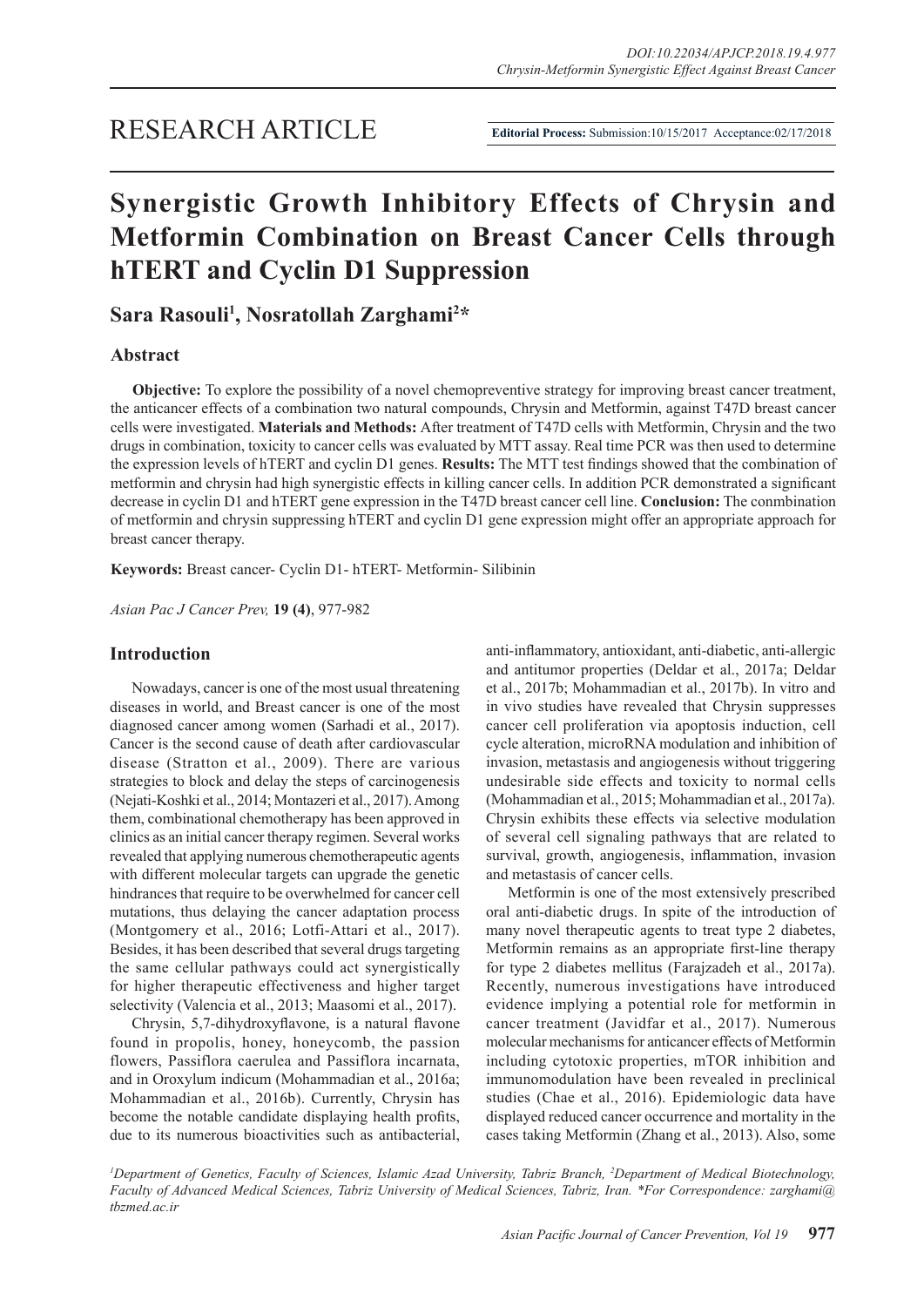clinical trials, focused on the assessment of Metformin as an anti-cancer agent are currently ongoing (Chae et al., 2016).

Cyclin D1 is classified to the family of three closely associated D-type cyclins, named cyclin D1, D2 and D3. CKD1 is a candidate proto-oncogene involved in pathogenesis of various human tumor types that lead to shift the cells from G1 phase to S phase and high expressed in many cancers such as breast cancer. D-cyclins concertedly regulate cell-cycle process by activating their cyclin-dependent kinase such as CDK4 and CDK6 (Hydbring et al., 2016). Several of evidence indicate the significant role for cyclin D1 in breast cancer progression. The cyclin D1 gene is expressed in up to 20% of human breast cancers (Park et al., 2001) while cyclin D1 protein is high-expressed in over 50% of human mammary tumors (Arnold and Papanikolaou, 2005).

The maintenance of telomere length is essential for prolonged cell proliferation, and  $\sim 85-90\%$  of human cancers indicate high activity of telomerase (Amirsaadat et al., 2017). Three major subunits composing telomerase complex included hTR (human telomerase RNA), TP1 (telomerase-associated protein 1), and hTERT (human telomerase reverse transcriptase) (Pirmoradi et al., 2017). The hTERT gene is the most important regulator of telomerase activity. hTERT is highly expressed in all tissues regardless of telomerase activity, but in cancer cells generally have fivefold-higher expression (Amirsaadat et al., 2017). Therefore, hTERT targeting may be promising step in breast cancer treatment.

The aim of this study was to evaluate the hypothesis that Silibinin and Metformin will work in synergism and inhibit the growth of T47D breast cancer cells. Thus, Silibinin, Metformin and their combination were used to determine the cytotoxicity and expression levels of hTERT and Cyclin D1 in T47D cells.

## **Materials and Methods**

## *Cell culture*

The human breast cancer cell line, T47D was purchased from Pasteur Institute cell bank of Iran (code: C137) and cultured under standard cell culture conditions in RPMI-1640 media (Gibco, Invitrogen, UK) supplemented with 10% FBS and 1% penicillin/ streptomycin at a temperature of 37 °C in a humidified incubator with a  $5\%$  CO<sub>2</sub> atmosphere.

## *Reagents*

RPMI1640 and Fetal Bovine Serum (FBS) were supplied from Gibco (Invitrogen, UK). Penicillin G, Streptomycin, DL-Lactide (LA), glycolide (GA), Polyethylene glycol (PEG, molecular weight: 4000) Stannous octoate (Sn(Oct)2), polyvinyl alcohol (PVA), dichloromethane (DCM), MTT (3,4,5-dimethylthiazol-2-yl)-2-5-diphenyltetrazolium bromide), and dimethyl sulfoxide were provided by Sigma-Aldrich (St Louis, MO, USA). Ferric chloride hexahydrate (FeCl<sub>3</sub>.6H<sub>2</sub>O), ferrous chloride tetrahydrate ( $\text{FeCl}_2$ .4H<sub>2</sub>O), and ammonium hydroxide (25wt%) were purchased from Fluka (Buchs, Switzerland). RNX-plus kit were obtained from CinnaGen,

Iran. First Strand cDNA synthesis Kit and SYBR Green PCR Master Mix were purchased from Fermentas (Vilnius, Lithuania).

## *Cell viability assay*

To measure the effect of Metformin and Chrysin on cell growth, MTT assay was used with breast cancer (T47D) cell lines. For this assay,  $6.5 \times 10^3$  cells/well were seeded in a 96-well plates and cultured. The cells were treated with different concentrations (0-120 µM) of free Metformin and free Chrysin after 24 h and equivalent doses of mixed Metformin-Chrysin for different time intervals (24–72 h). The cells grown in media containing equivalent amount of ethanol without Metformin and Chrysin served as control. After the treatment, media containing Metformin, Chrysin and mixed Metformin-Chrysin were removed carefully and 50 μL of 2 mg/mL MTT dissolved in phosphate buffered solution was added to each well, and the plate was coated with aluminum foil and incubated for 4 h. Then, contents of all wells were removed and 200 μl of pure DMSO were added to the wells followed by adding 25 μL Sorensen's glycine buffer to each well. All experiments were set up in triplicates. Finally, the optical density (OD) was measured at 570 nm ELISA-reader with a reference wavelength of 630 nm. Results were expressed as mean  $\pm$  S.D. IC50 (inhibitory concentration at 50%) was evaluated by Graph Pad 6 (Prism) software. Then,  $5 \times 10^5$  cells were treated with serial concentrations of pure Metformin and Chrysin and mixed Metformin-Chrysin (10, 20, 30, 40, and 50 µM). The same volume of 10% DMSO without Metformin and Chrysin was added to the flask containing control cells. The cells were then incubated at a temperature of 37 °C in a humidified incubator with a  $5\%$  CO<sub>2</sub> atmosphere for a 24 h.

## *Real-time PCR Assay*

After 24 h, total RNA was extracted from T47D cell line that was treated with different concentrations of pure Metformin and Chrysin and mixed Metformin-Chrysin using trizol reagent kit (Invitrogen, USA). Then, purity and concentration of total RNA were estimated by nanodrop ND1000 and at 260-280 nm purity of RNAs were assessed. The quality of total RNA was confirmed by electrophoresis of the individual samples on a 1% agarose gel.

Complementary DNA (cDNA) was produced using first Strand cDNA synthesis Kit (thermos fisher) according to protocol. For cDNA synthesis, 2μg of pure RNA were used as template.

Levels of gene expression was determined in total volume of 14 mL per reaction using a MIC (Rortor Gene 6000) system. Real time PCR reaction mixture included 1 μL template cDNA (2000 ng), 1 μL (4 picomolar) of primers mixture (Table 1), 7 μL of SYBR green master mix, 5 μL nuclease-free water.

The following sequences of the sense and antisense primers of hTERT and cyclin D1 (Genbank accession: NM\_001193376, NM\_053056.2 respectively) were used: forward 5ʹ- CCCATTTCATCAGCAAGTTTGG-3ʹ , reverse 5ʹ-CTTGGCTTTCAGGATGGAGTAG-3ʹ for hTERT and forward 5ʹ–CCACTCCTACGATACGCTACTA-3ʹ, reverse 5ʹ-CCAGCATCTCATAAACAGGTCA-3ʹ for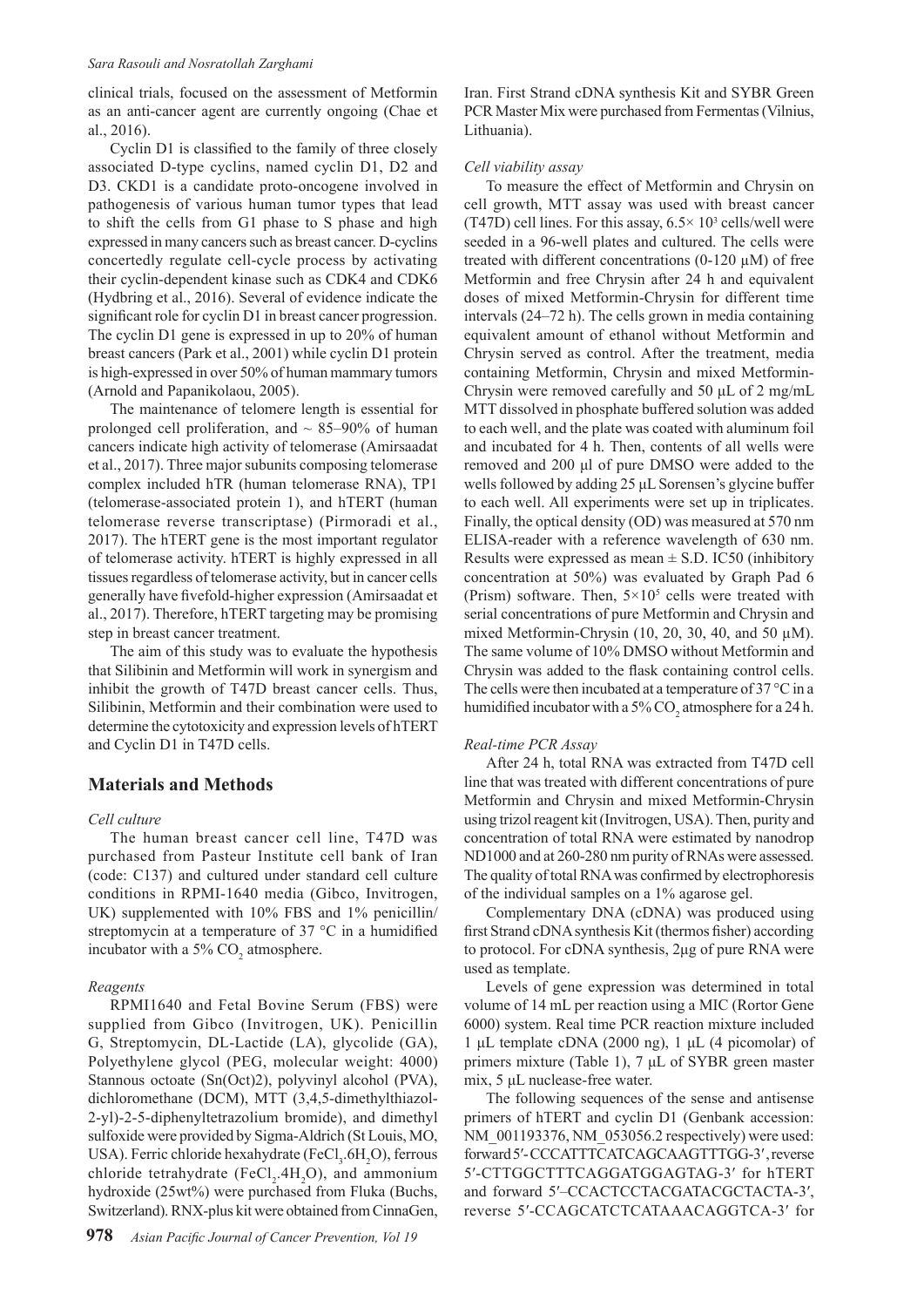cyclin D1 respectively. For the internal reference gene, b-actin was selected and its expression was identified by the following primers (Genbank accession: NM\_001101): forward 5ʹ-GGTGAAGGTGACAGCAGT-3ʹ and reverse 5ʹ-TGGGGTGGCTTTTAGGAT-3ʹ and normalized to b-actin mRNA. Relative expression levels were calculated using the 2-ΔΔCT method. All reactions were done in triple repeats. The reaction mixture was incubated under the following conditions: 95˚C, 5 minutes, 1 cycle (Holding step); 95˚C, 10 seconds, 40 cycle (Denaturation); 55˚C, 35 seconds, 40 cycles (Annealing); 72˚C, 20 seconds, 40 cycles (Extension); 65-95 ˚C, 1 cycle (Melting).

## *Statistical analysis*

SPSS software version 22.0 (SPSS, Chicago, IL, USA) was used For Statistical analysis. The differences in mRNA levels of hTERT between control and treated cells were evaluated by ANOVA and Tukey's method and p-value <0.05 was considered as significant difference. Results were expressed as mean±S.D.

# **Results**

## *In vitro cytotoxicity*

Cell viability was evaluated by MTT assay using different concentrations of Metformin and Chrysin individually and mixed of Metformin-Chrysin on breast cancer cell line (T47D) during 24 and 48h (Figure 1). Cells without treatment used as control groups. According to the diagrams of this analysis displayed in Figure 2, growth

Table 1. Length and Sequence of Primers and Product Size



Figure 2. Result of MTT- Assay for T47D Cell Line in Different Times (24, 48). A) T47D treated with pure Chrysin for 24h, 48h (IC50=62.70  $\mu$ M, IC50=44.78  $\mu$ m respectively); B) T47D treated with pure Metformin for 24h, 48h (IC50=18.08µM, IC50=15.54 µm respectively)

inhibitory effect of Metformin, Chrysin and mixed form against T47D cells were in a dose and time dependent manner. The IC50s for Metformin, Chrysin and combined form on T47D cells after 24 and 48 h exposure have been shown in Table 2. According to the findings, IC50 value of mixed of Metformin-Chrysin had a reduction about 50%

| Primer            | Primer length | Sequence $(5'$ to $3')$       | Product size (bp) |
|-------------------|---------------|-------------------------------|-------------------|
| hTERT Forward     | 22            | <b>CCCATTTCATCAGCAAGTTTGG</b> | 94                |
| Reverse           | 22            | <b>CTTGGCTTTCAGGATGGAGTAG</b> |                   |
| β-actin Forward   | 18            | GGTGAAGGTGACAGCAGT            | 154               |
| Reverse           | 18            | TGGGGTGGCTTTTAGGAT            |                   |
| Cyclin D1 Forward | 20            | <b>TGCCCTCTGTGCCACAGATG</b>   | 148               |
| Revers            | 21            | TCTGGAGAGGAAGCGTGTGA          |                   |





Figure 1. The Inhibitory Effect of Chrysin, Metformin and Mixed of Chrysin-Metformin on T47D Breast Cancer Cells Viability. Cells were treated with a range of concentrations (20:6,000, 40:12,000, 60:18,000, 80:24,000, 100:3,0000, 120:36,000) for 48h, then MTT assay was performed.

Figure 3. Result of hTERT and CKD1 Gene Expressions Evaluate by Real- Time PCR. Effect of different concentrations of Chrysin, Metformin and mixed of Chrysin-Metformin on the levels of genes expressions in T47D breast cancer cell line. Concentrations are 20 (A), 40 (B) and 60 (C) in Chrysin and 600 (A), 6,000 (B) and 6,000 (C) in Metformin and 20:600 (A), 40:6,000 (B) and 60:12,000 (C) in mixed of Chrysin-Metformin.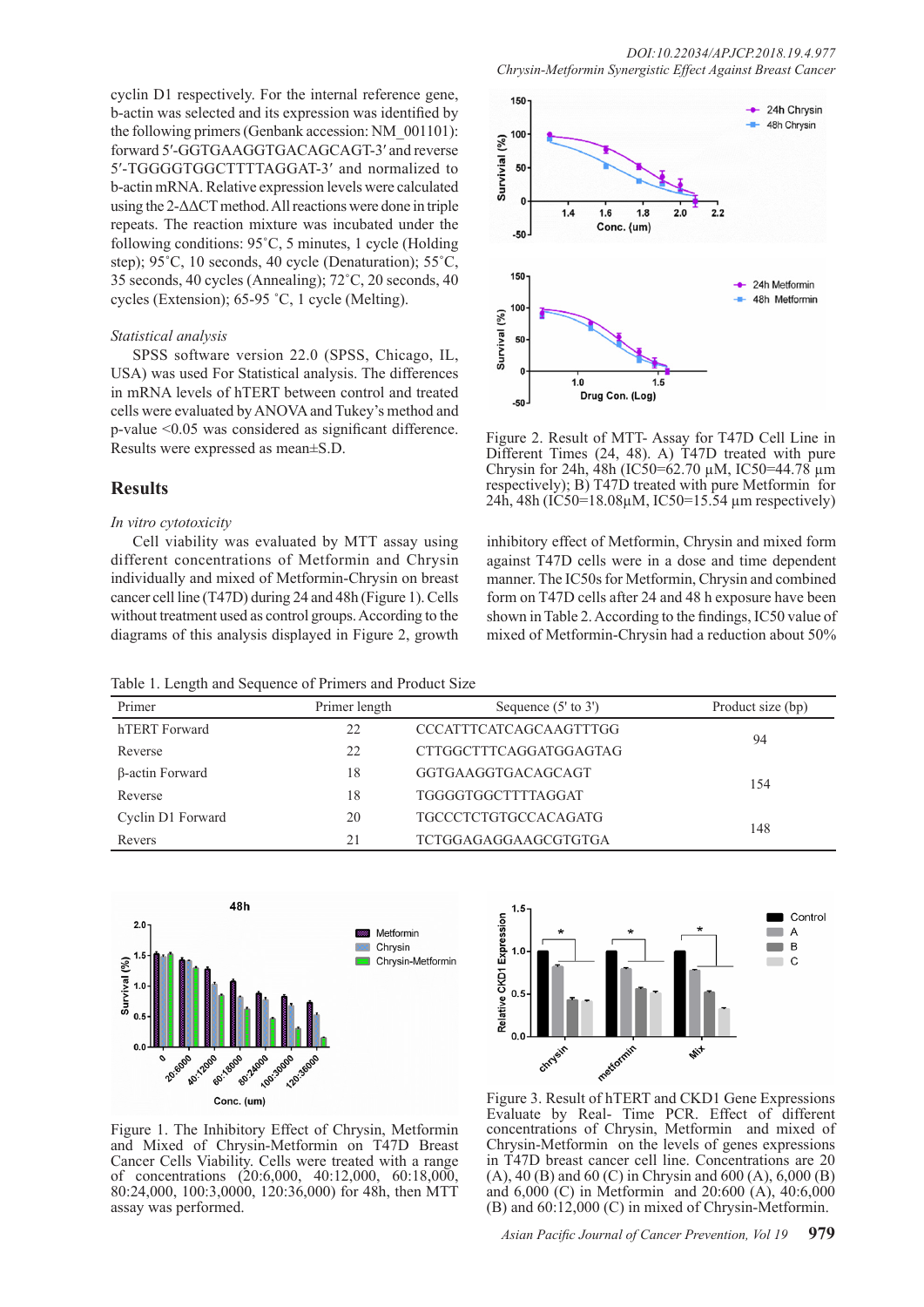Table 2. IC50 Values Obtained from Chrysin and Metformin

| Drug      | 24 h          | 48 h          |
|-----------|---------------|---------------|
| Chrysin   | $62.70 \mu m$ | $44.78 \mu m$ |
| Metformin | $18.08$ mM    | 15.54 mM      |

as compared the IC50 value of Metformin and Chrysin individually, demonstrating mixed of Metformin-Chrysin were more effective in preventing cell growth than each one of them.

## *Gene expression findings*

Effect of Chrysin, Metformin and mixed of Chrysin-Metformin on the levels of hTERT and CKD1 genes expressions were determined by real-time PCR. Analysis real-time PCR data showed that the hTERT and CKD1 gene expressions are reduced with increasing concentrations of Chrysin and Metformin, and the changes in hTERT and CKD1 gene expressions in T47D breast cancer cell line treated with mixed of Chrysin-Metformin were more intense (Figure 3). It can be expected that downregulation of the hTERT and CKD1 and inhibition of telomerase activity triggers telomere shortening and the cell reaching a critical circumstance, finally cell death by apoptosis.

## **Discussion**

The incidence and prevalence of breast cancer has increased worldwide (Wolf et al., 2005). In order to reduce breast cancer deaths, development of new treatment approach to treat or prevent the cancer are very vital (Parrella et al., 2004). In this regard, herbal extracts and compounds of natural origin used in traditional medicine have attracted attention in treatment of various cancers (Alibakhshi et al., 2016; Montazeri et al., 2016; Dadashpour et al., 2017a). Therefore, using of alternative treatments that have no side effects or much more effective, it seems essential for the treatment of breast cancer. Various reports have been shown that the phytochemical inhibits cell proliferation and induces apoptosis in different types of cancer cell especially breast cancer cells . Due to the significant effects of Metformin and Chrysin in cancer inhibition, this study tried to determine the effects of mixed form of the agents in breast cancer suppression. the results of this study indicated that different concentrations of Chrysin and Metformin strikingly prevent growth and proliferation in T47D cells at a dose-dependent manner. Our results displayed that Chrysin and Metformin had impressive cytotoxic activity against human breast cancer cells. Also, The results of qPCR showed that Chrysin and Metformin can significantly inhibit hTERT and CKD1 gene expressions (70%) and also mixed of Chrysin-Metformin has more inhibitory effect than free drug (up to 98%) in T47D cell line. Numerous other studies have shown that Chrysin and Metformin have anti-cancer effects by stimulating apoptosis and inhibits the growth of cancer cells.

In a study, Chrysin displayed the cytotoxic and antiproliferative effects on prostate cancer which is in

**980** *Asian Pacific Journal of Cancer Prevention, Vol 19*

confirmation with our results. Their results indicated that Chrysin demonstrated regulatory properties on angiogenesis in mouse model, the critical phase of tumor growth and metastasis (Fu et al., 2007). Hong et al., (2010) described the anticancer effect of Chrysin on breast cancer cells. In their research, the effect of Chrysin on cells was assessed 24 and 48 h after treatment. 24 h after treatment no important effect was detected, but after 48 h treatment with concentrations of 20 and 40  $\mu$ M respectively 73.9 and 73.1 viability were detected. Thus, 20 μM Chrysin for 48 h was reported as the effective concentration (Fu et al., 2007). Also, previous studies on Chrysin showed that this combination is caused to stop growth of skin cancer cells in G1 phase and decreased expression of cyclin D1 and cdk2 genes and increased expression of P21 gene as well as treatment of ATC cells with Chrysin inhibits expression of cyclin D1 and induces apoptosis in this cells (Fu et al., 2007).

Anti-growth functions of Metformin effect in cell survival, proliferation and cell death were exerted through inhibition of cell cycle, induction of apoptosis and changing of signaling proteins (Schuld et al., 2014). Several studies displayed that Metformin blocks cell cycle in G0/G1 phase with a significant reduction in expression of cyclin G1 (including cyclin D1) and no change in P53 status (Fu et al., 2004). However, some of the other studies have shown that the inhibitory effect of Metformin on the growth of cancer cells was associated with P53 activity (Sharpless and DePinho, 2004). Also, Metformin can cause apoptosis by inducing the expression of P53 in some of the cell lines such as MCF-7 and MDA-MB-231 (Queiroz et al., 2014).

In this study, the alteration in expression levels of Cyclin D1 and hTERT genes were surveyed to describe the synergistic inhibitory effects of Chrysin and Metformin. Though, further works are needed to provide exact insight into the mechanisms involved in the elicited anticancer effects of the combination treatment of Chrysin and Metformin. Also, several reports displayed some unfavorable properties of phytochemicals such as poor water solubility and low cellular uptake that can restrict the efficacy of the therapeutic agents (Badrzadeh et al., 2014; Dadashpour et al., 2017b; Farajzadeh et al., 2017b). So, using appropriate nano drug delivery systems may improve bioavailability of the natural therapeutic agents and cause strong synergistic effects on various target cells (Zeighamian et al., 2016; Nejati-Koshki et al., 2017; Zarghami et al., 2017).

In conclusion, as one of novel molecular effect of the combination treatment, it has been displayed that the combined treatment of Chrysin and Metformin exhibits more inhibitory effect on hTERT and Cyclin D1 genes than either drug alone. Also, results of this study showed that Metformin and Chrysin have a cytotoxic effect substantially on T47D cell line and it can be concluded based on this study and previous research that Metformin and Chrysin have anticancer strong effects on breast cancer cells and mixed of Chrysin-Metformin have synergistic effects that derivatives of these compounds can play an important role in the treatment of cancer in future.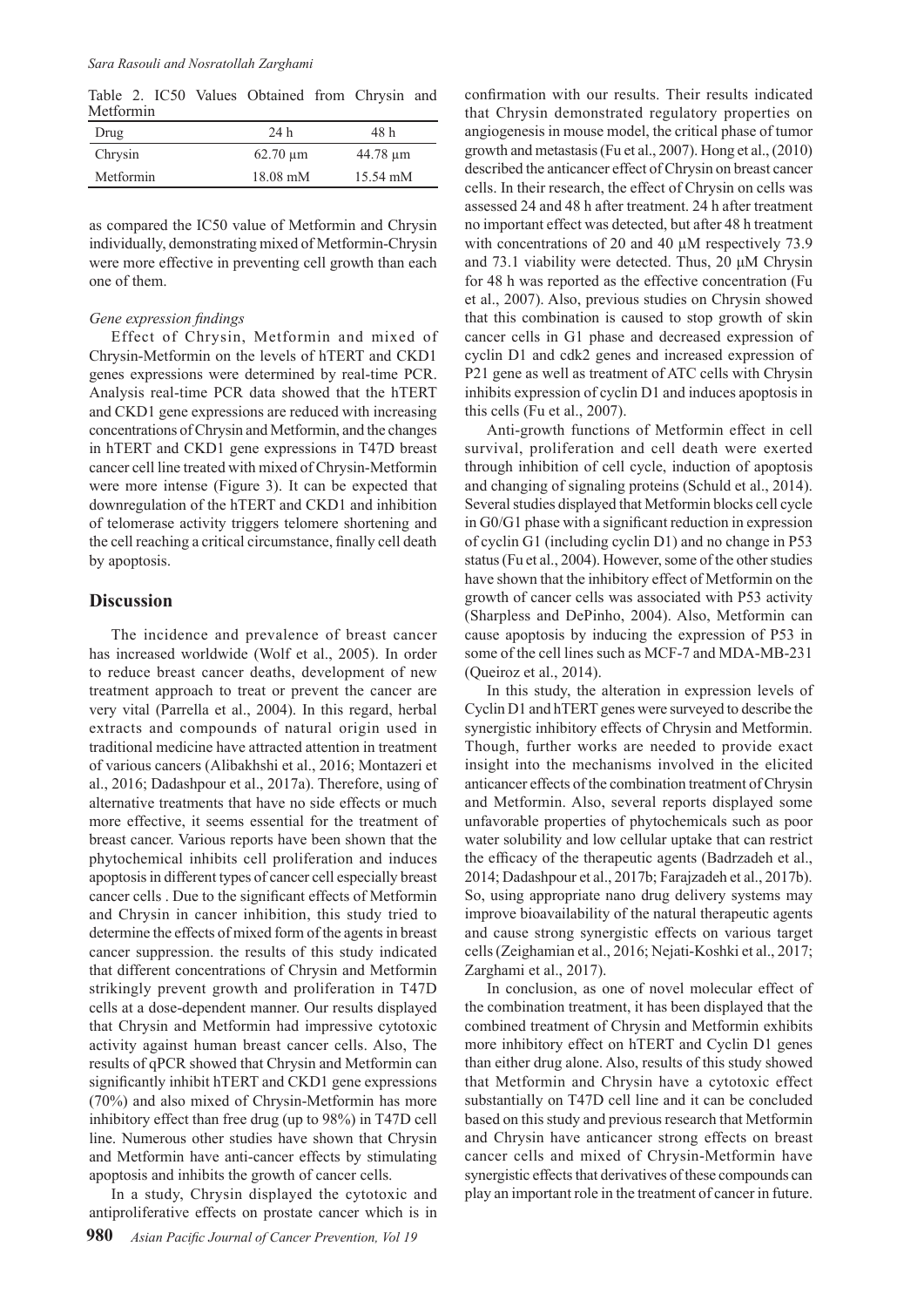#### *Conflict of Interest*

The authors declare that they have no competing interests.

## **Acknowledgments**

The authors thank the Department of Medical Biotechnology, and Medical Nanotechnology, Faculty of Advanced Medical Science of Tabriz University, for all support provided.

## **References**

- Alibakhshi A, Ranjbari J, Pilehvar-Soltanahmadi Y, et al (2016). An update on phytochemicals in molecular target therapy of cancer: potential inhibitory effect on telomerase activity. *Curr Med Chem*, **23**, 2380-93.
- Amirsaadat S, Pilehvar-Soltanahmadi Y, Zarghami F, et al (2017). Silibinin-loaded magnetic nanoparticles inhibit hTERT gene expression and proliferation of lung cancer cells. *Artif Cells Nanomed Biotechnol*, **45**,1-8.
- Arnold A, Papanikolaou A (2005). Cyclin D1 in breast cancer pathogenesis. *J Clin Oncol*, **23**, 4215-24.
- Badrzadeh F, Akbarzadeh A, Zarghami N, et al (2014). Comparison between effects of free curcumin and curcumin loaded NIPAAm-MAA nanoparticles on telomerase and PinX1 gene expression in lung cancer cells. *Asian Pac J Cancer Prev*, **15**, 8931-6.
- Chae YK, Arya A, Malecek M-K, et al (2016). Repurposing metformin for cancer treatment: current clinical studies. *Oncotarget*, **7**, 40767.
- Dadashpour M, Pilehvar-Soltanahmadi Y, Mohammadi SA, et al (2017a). Watercress-based electrospun nanofibrous scaffolds enhance proliferation and stemness preservation of human adipose-derived stem cells. *Artif Cells Nanomed Biotechnol*, **2017**, 1-12.
- Dadashpour M, Pilehvar-Soltanahmadi Y, Zarghami N, et al (2017b). Emerging importance of phytochemicals in regulation of stem cells fate via signaling pathways. *Phytother Res*, **31**, 1651-68.
- Deldar Y, Pilehvar-Soltanahmadi Y, Dadashpour M, et al (2017a). An in vitro examination of the antioxidant, cytoprotective and anti-inflammatory properties of chrysin-loaded nanofibrous mats for potential wound healing applications. *Artif Cells Nanomed Biotechnol*, **2017,** 1-11.
- Deldar Y, Zarghami F, Pilehvar-Soltanahmadi Y, et al (2017b). Antioxidant effects of chrysin-loaded electrospun nanofibrous mats on proliferation and stemness preservation of human adipose-derived stem cells. *Cell Tissue Bank*, **18**, 475-87.
- Farajzadeh R, Pilehvar-Soltanahmadi Y, Dadashpour M, et al (2017a). Nano-encapsulated metformin-curcumin in PLGA/PEG inhibits synergistically growth and hTERT gene expression in human breast cancer cells. *Artif Cells Nanomed Biotechnol*, **2017,** 1-9.
- Farajzadeh R, Zarghami N, Serati-Nouri H, et al (2017b). Macrophage repolarization using CD44-targeting hyaluronic acid–polylactide nanoparticles containing curcumin. *Artif Cells Nanomed Biotechnol*, **vol?,** 1-9.
- Fu B, Xue J, Li Z, et al (2007). Chrysin inhibits expression of hypoxia-inducible factor-1α through reducing hypoxiainducible factor-1 $\alpha$  stability and inhibiting its protein synthesis. *Mol Cancer Ther*, **6**, 220-6.
- Fu M, Wang C, Li Z, et al (2004). Minireview: Cyclin D1: normal and abnormal functions. *Endocrinology*, **145**, 5439-47.
- Hong TB, Rahumatullah A, Yogarajah T, et al (2010). Potential

*Chrysin-Metformin Synergistic Effect Against Breast Cancer*  effects of chrysin on MDA-MB-231 cells. *Int J Mol Sci*, **11**, 1057-69.

- Hydbring P, Malumbres M, Sicinski P (2016). Non-canonical functions of cell cycle cyclins and cyclin-dependent kinases. *Nat Rev Mol Cell Biol*, **17**, 280-92.
- Javidfar S, Pilehvar-Soltanahmadi Y, Farajzadeh R, et al (2017). The inhibitory effects of nano-encapsulated metformin on growth and hTERT expression in breast cancer cells. *J Drug Deliv Sci Technol*.
- Lotfi-Attari J, Pilehvar-Soltanahmadi Y, Dadashpour M, et al (2017). Co-delivery of curcumin and chrysin by polymeric nanoparticles inhibit synergistically growth and hTERT gene expression in human colorectal cancer cells. *Nutr Cancer*, **69**, 1290-9.
- Maasomi ZJ, Soltanahmadi YP, Dadashpour M, et al (2017). Synergistic anticancer effects of silibinin and chrysin in T47D breast cancer cells. *Asian Pac J Cancer Prev*, **18**, 1283.
- Mohammadian F, Abhari A, Dariushnejad H, et al (2016a). Effects of chrysin-PLGA-PEG nanoparticles on proliferation and gene expression of miRNAs in gastric cancer cell line. *Iran J Cancer Prev*, **9**, 4190.
- Mohammadian F, Abhari A, Dariushnejad H, et al (2015). Upregulation of Mir-34a in AGS gastric cancer cells by a PLGA-PEG-PLGA chrysin nano formulation. *Asian Pac J Cancer Prev*, **16**, 8259-63.
- Mohammadian F, Pilehvar-Soltanahmadi Y, Alipour S, et al (2017a). Chrysin Alters microRNAs expression levels in gastric cancer cells: Possible molecular mechanism. *Drug Res*, **67**, 509-14.
- Mohammadian F, Pilehvar-Soltanahmadi Y, Mofarrah M, et al (2016b). Down regulation of miR-18a, miR-21 and miR-221 genes in gastric cancer cell line by chrysin-loaded PLGA-PEG nanoparticles. *Artif Cells Nanomed Biotechnol*, **44**, 1972-8.
- Mohammadian F, Pilehvar-Soltanahmadi Y, Zarghami F, et al (2017b). Upregulation of miR-9 and Let-7a by nanoencapsulated chrysin in gastric cancer cells. *Artif Cells Nanomed Biotechnol*, **45**, 1201-6.
- Montazeri M, Pilehvar-Soltanahmadi Y, Mohaghegh M, et al (2017). Antiproliferative and apoptotic effect of dendrosomal Curcumin nanoformulation in P53 mutant and wide-type cancer cell lines. *Anticancer Agents Med Chem*, **17**, 662-73.
- Montazeri M, Sadeghizadeh M, Pilehvar-Soltanahmadi Y, et al (2016). Dendrosomal curcumin nanoformulation modulate apoptosis-related genes and protein expression in hepatocarcinoma cell lines. *Int J Pharm*, **509**, 244-54.
- Montgomery A, Adeyeni T, San K, et al (2016). Curcumin sensitizes Silymarin to exert synergistic anticancer activity in colon cancer cells. *J Cancer*, **7**, 1250.
- Nejati-Koshki K, Mesgari M, Ebrahimi E, et al (2014). Synthesis and in vitro study of cisplatin-loaded Fe3O4 nanoparticles modified with PLGA-PEG6000 copolymers in treatment of lung cancer. *J Microencapsul*, **31**, 815-23.
- Nejati-Koshki K, Mortazavi Y, Pilehvar-Soltanahmadi Y, et al (2017). An update on application of nanotechnology and stem cells in spinal cord injury regeneration. *Biomed Pharmacother*, **90**, 85-92.
- Park K, Han S, Kim HY, et al (2001). Cytologic evaluation of cyclin D1 expression in primary breast carcinoma. *Cancer Cytopathol*, **93**, 211-5.
- Parrella P, Poeta ML, Gallo AP, et al (2004). Nonrandom distribution of aberrant promoter methylation of cancer-related genes in sporadic breast tumors. *Clin Cancer Res*, **10**, 5349-54.
- Pilehvar-Soltanahmadi Y, Dadashpour M, Mohajeri A, et al (2018). An overview on application of natural substances incorporated with electrospun nanofbrous scaffolds to